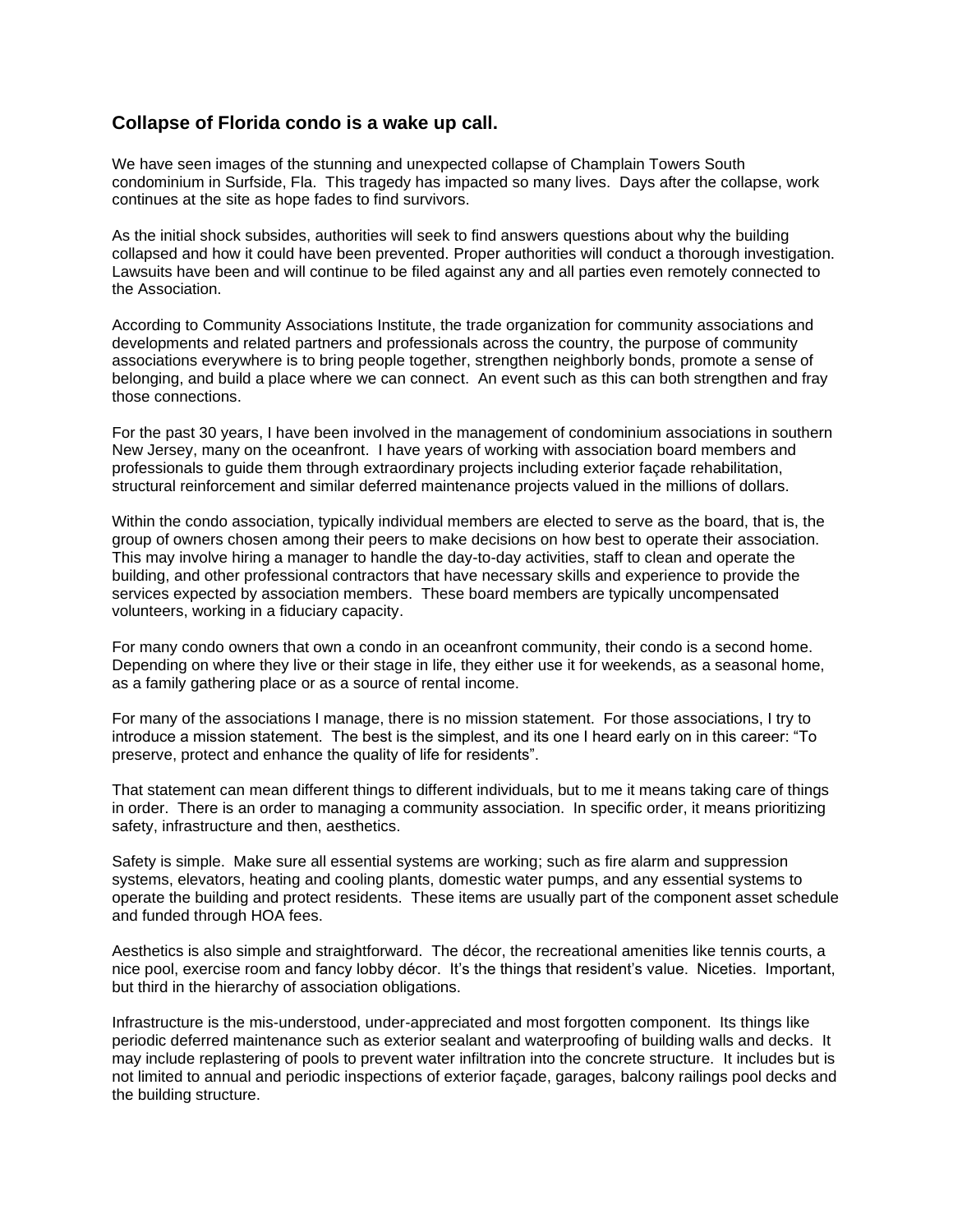I develop deferred maintenance schedules for condo associations. I have seen on multiple occasions where the annual funding obligation for deferred maintenance is higher than for safety components and reserve funding. You see, the asset replacement schedule is projected over a 30 or 40 year cycle, but deferred maintenance operates on a much shorter timeframe, often ten years or less. Therefore, while annual funding for reserve replacement might be \$100,000 for an association with an annual operating budget of \$1 million, that same association could expect an annual funding obligation for deferred maintenance to be over \$150,000 per year, depending on how much exterior surface area there is, how the balconies are configured and even how the building is oriented to the beach and prevailing storms.

So what happens – Infrastructure funding is typically the first to get slashed in cost-cutting times, or when a new member joins the board, especially when said individual joins the board on a platform of cutting costs. Now that may be fine for a few years, but over time, as is sadly and painfully evident to all of us at this time, avoiding deferred maintenance does not make it go away. But that's assuming the association even has deferred maintenance funding in its budget. Many do not.

Funding deferred maintenance takes strong board members with a willingness to listen to their professionals. Associations rely on property managers, engineers, attorneys and accountants on a regular basis. The board members that rely and act on their guidance are fulfilling their obligations to their fellow members.

Champlain Towers board held a meeting a few months ago to discuss their infrastructure plan and a huge special assessment (\$15,000,000) to pay for it. The condo president prepared a well-written letter with supporting information provided by the association engineer. The board knew they had deferred maintenance needs. In a cryptic line foreshadowing this tragedy, the president wrote "A lot of this work could have been done or planned for in years gone by".

Conducting and making such a presentation to members, (and telling them they need to come up with a lot of extra cash) take leadership. Strong leadership. Having to present a difficult subject, repeatedly review information to ensure all owners understand, spending time responding to questions from condo owners that think they know better than the experts and listen to those second-guess previous board actions and decisions; and to top it off, get into the occasional loud argument with the one obstinant condo owner and his buddies can be brutally draining.

Our buildings are exposed to severe environmental conditions. We are acutely aware of what a high chloride environment, weather extremes and water infiltration can do. I have been through extensive exterior rehabilitation projects to address the building envelopes to protect the structures and avoid a more serious and complicated problems.

I deal with numerous engineers throughout the course of my job. One structural engineer that I highly respect and admire shared his thoughts and advice. The oceanfront buildings, especially those 30 years or older need to have more attention paid to the foundation and piling systems, and to check the support beams. Spot checking some interior and exterior areas of the buildings may also help identify issues before they become problems.

Conduct visual condition surveys of the building exterior, and a more detailed investigation of the support columns and beams. Look for signs of settlement or movement of the support columns. This includes slab cracking. Soil washout and ocean water level rise may have affected the soil conditions under the building. Observe the top of the columns for signs of corrosion. Rust stains could indicate a problem.

Inspect the building super-structure including exterior facades for possible cracking, joint openings and water leaks, interior hallway areas and few interior condos for settlement cracks, look at the roof for possible movement, and observe balconies and railing support system.